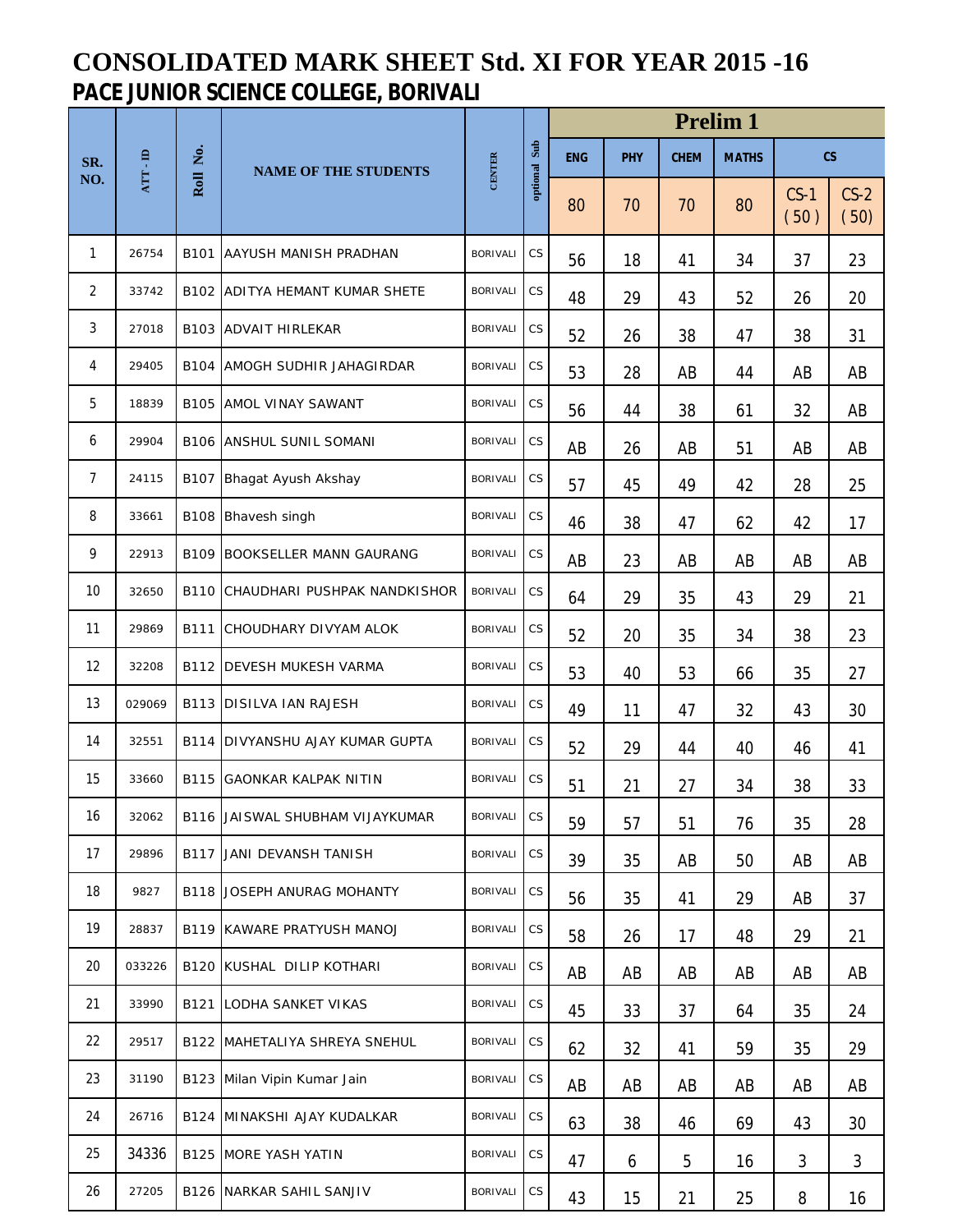|     |                         |          |                                   |                 | <b>Prelim 1</b>        |            |            |             |              |                |                |
|-----|-------------------------|----------|-----------------------------------|-----------------|------------------------|------------|------------|-------------|--------------|----------------|----------------|
| SR. | $\bf{AT} \cdot \bf{ID}$ | Roll No. | <b>NAME OF THE STUDENTS</b>       | <b>CENTER</b>   | Sub                    | <b>ENG</b> | <b>PHY</b> | <b>CHEM</b> | <b>MATHS</b> |                | c <sub>S</sub> |
| NO. |                         |          |                                   |                 | optional               | 80         | 70         | 70          | 80           | $CS-1$<br>(50) | $CS-2$<br>(50) |
| 27  | 34060                   |          | <b>B127 NEHA JITENDRA JAITPAL</b> | <b>BORIVALI</b> | <b>CS</b>              | 58         | 24         | 34          | 44           | 38             | 20             |
| 28  | 1940                    |          | <b>B128 NILAY JAYESH BHATIA</b>   | <b>BORIVALI</b> | CS                     | 40         | 30         | 35          | 30           | 43             | 32             |
| 29  | 26769                   |          | B129 PALAV HARSHWARDHAN DEVENDRA  | <b>BORIVALI</b> | CS                     | 47         | 20         | 24          | 15           | 22             | 19             |
| 30  | 1867                    |          | B130 PANCHAL ADITYA HITESHBHAI    | <b>BORIVALI</b> | CS                     | 47         | 13         | 21          | 34           | 34             | 12             |
| 31  | 030250                  |          | <b>B131 PARTH PARIKH</b>          | <b>BORIVALI</b> | CS                     | 56         | AB         | 19          | 16           | 41             | 23             |
| 32  | 33975                   |          | B132 PATODIA DEVESH DEEPAK        | <b>BORIVALI</b> | CS                     | 55         | 36         | 51          | 64           | 41             | 30             |
| 33  | 034109                  |          | <b>B133 POOJARI UDIT JAYA</b>     | <b>BORIVALI</b> | CS                     | 54         | 28         | 41          | 58           | 29             | 31             |
| 34  | 29853                   |          | <b>B134 PRANALI ASHISH BHATT</b>  | <b>BORIVALI</b> | CS                     | 54         | 31         | 49          | 41           | 36             | 30             |
| 35  | 33920                   |          | <b>B135 RAKVI TANMAEE MILIND</b>  | <b>BORIVALI</b> | CS                     | 58         | 32         | 30          | 63           | 28             | 21             |
| 36  | 33745                   |          | <b>B136 RANE ANKUSH SANTOSH</b>   | <b>BORIVALI</b> | CS                     | 55         | 12         | 25          | 32           | 11             | 10             |
| 37  | 29227                   |          | <b>B137 SAHARSH MANISH DESAI</b>  | <b>BORIVALI</b> | CS                     | 53         | 27         | 29          | 46           | AB             | AB             |
| 38  | 18826                   |          | <b>B138 SAHIL VINAY SAWANT</b>    | <b>BORIVALI</b> | CS                     | 55         | 55         | 59          | 69           | 34             | AB             |
| 39  | 26644                   |          | <b>B139 SHAH AYUSH RAJESH</b>     | <b>BORIVALI</b> | <b>CS</b>              | 55         | 44         | 36          | 55           | 30             | AB             |
| 40  | 33919                   |          | <b>B140 SHAH NISHTHA KAMLESH</b>  | <b>BORIVALI</b> | <b>CS</b>              | 55         | 11         | 21          | 42           | 30             | 31             |
| 41  | 29131                   |          | <b>B141 SHAIKH WAQAS AHMED</b>    | <b>BORIVALI</b> | CS                     | 52         | 35         | 35          | 39           | 23             | 25             |
| 42  | 32586                   |          | <b>B142 SHIRSAT NILAY RAJAN</b>   | BORIVALI CS     |                        | 38         | 18         | 30          | 31           | 29             | 21             |
| 43  | 32587                   |          | <b>B143 SHIRSAT NINAD RAJAN</b>   | <b>BORIVALI</b> | $\mathbb{C}\mathsf{S}$ | 36         | 19         | 25          | 35           | 28             | 24             |
| 44  | 14635                   |          | <b>B144 SHRUTI UNNIKANNAN</b>     | <b>BORIVALI</b> | $\mathbb{C}\mathsf{S}$ | 56         | 39         | 56          | 60           | 42             | 38             |
| 45  | 028513                  |          | <b>B145 SIDDHARTH NAIR</b>        | <b>BORIVALI</b> | CS                     | 52         | 11         | 24          | 24           | 32             | 22             |
| 46  | 26827                   |          | <b>B146 SIWACH AMAN ARUN</b>      | <b>BORIVALI</b> | <b>CS</b>              | 44         | 24         | 31          | 37           | 21             | AB             |
| 47  | 1949                    |          | <b>B147 SUGHOSH SUDHANVAN</b>     | <b>BORIVALI</b> | CS                     | 55         | 39         | 36          | 55           | 39             | 30             |
| 48  | 33918                   |          | <b>B148 TANVI NITIN DHOPE</b>     | <b>BORIVALI</b> | CS                     | 52         | 39         | 39          | 74           | 41             | 35             |
| 49  | 33804                   |          | <b>B150 WAGH KUNAL SHARAD</b>     | <b>BORIVALI</b> | $\mathbb{C}\mathsf{S}$ | 49         | 16         | 16          | 22           | 9              | AB             |
| 50  | 027440                  |          | <b>B151 SAKSHAT SANJAY DARNE</b>  | <b>BORIVALI</b> | CS                     | 53         | 30         | 34          | 55           | 30             | 21             |
| 51  | 032203                  |          | <b>B276 VIHAN VIPUL BHATT</b>     | <b>BORIVALI</b> | CS                     | 46         | 24         | 30          | 49           | AB             | AB             |
| 52  |                         |          | 27138 B401 Aarnav Dhanuka         | ANDHERI         | CS                     | AB         | 21         | AB          | AB           | 33             | AB             |
| 53  | 30235                   |          | B403 AGRAWAL SUBHAM CHANDRAKANT   | ANDHERI         | CS                     | 52         | 46         | 63          | 65           | 43             | 34             |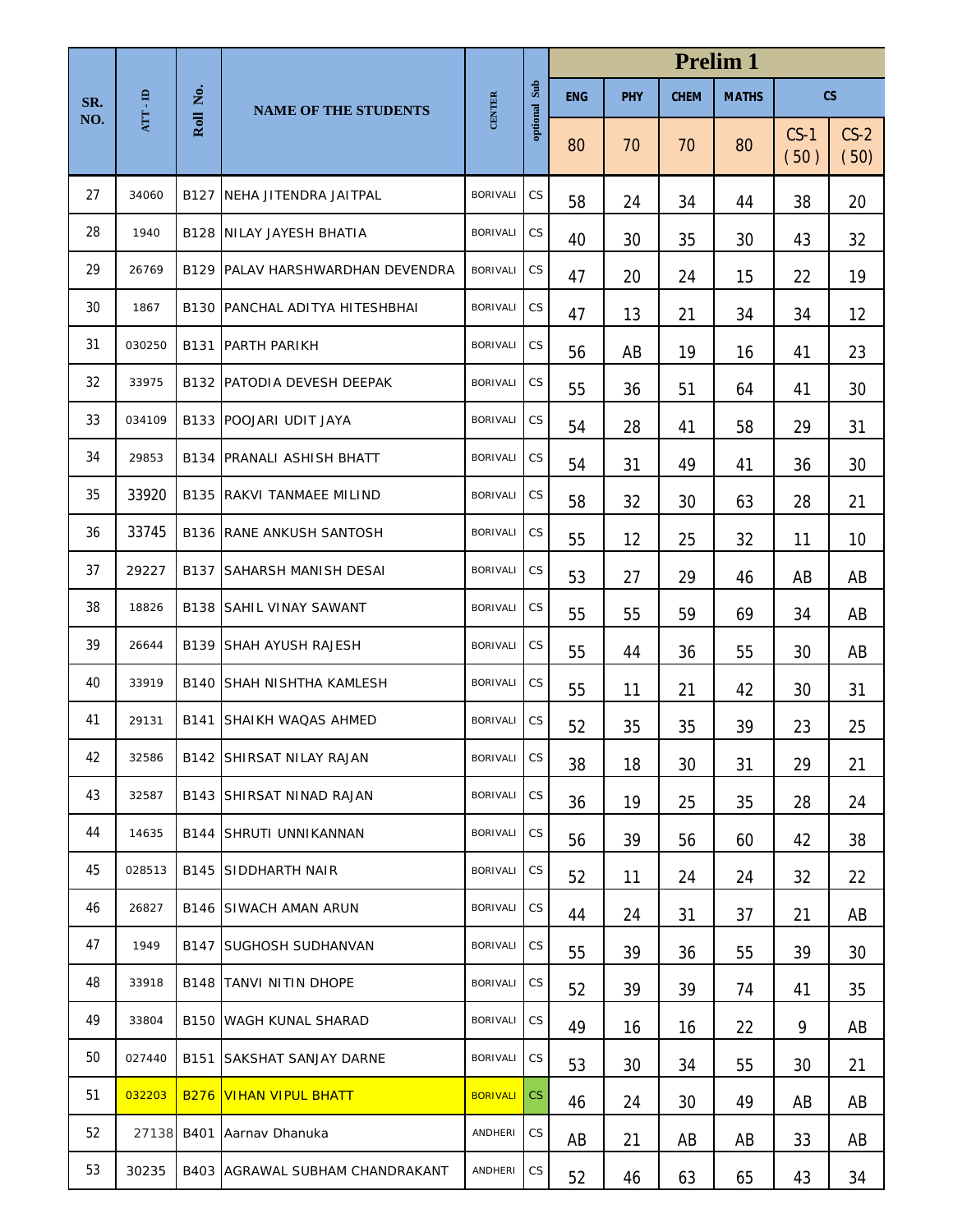|     |                         |          |                                          |                 | <b>Prelim 1</b>        |            |            |             |              |                |                          |
|-----|-------------------------|----------|------------------------------------------|-----------------|------------------------|------------|------------|-------------|--------------|----------------|--------------------------|
| SR. | $\bf{AT} \cdot \bf{ID}$ | Roll No. | <b>NAME OF THE STUDENTS</b>              | <b>CENTER</b>   | Sub                    | <b>ENG</b> | <b>PHY</b> | <b>CHEM</b> | <b>MATHS</b> |                | $\mathsf{CS}\phantom{0}$ |
| NO. |                         |          |                                          |                 | optional               | 80         | 70         | 70          | 80           | $CS-1$<br>(50) | $CS-2$<br>(50)           |
| 54  | 30084                   |          | <b>B404 AKASH ASHOK HEGDE</b>            | ANDHERI         | <b>CS</b>              | 41         | 33         | 40          | 54           | 32             | 21                       |
| 55  | 31234                   |          | <b>B405 AMAN RAJKUMAR AGRAWAL</b>        | ANDHERI         | CS                     | 42         | 34         | 28          | 40           | 41             | 23                       |
| 56  | 32254                   |          | <b>B406 ANISH MANOJ MORE</b>             | ANDHERI         | CS                     | 46         | 25         | 28          | 50           | 23             | AB                       |
| 57  | 32555                   |          | <b>B407 BAJAJ NAMAN SUSHIL</b>           | ANDHERI         | CS                     | 62         | 32         | 23          | 55           | 36             | 33                       |
| 58  | 26896                   |          | <b>B408 BANGERA RATUJITH CHETHAN</b>     | ANDHERI         | CS                     | 52         | 18         | 27          | 44           | 29             | 17                       |
| 59  | 26702                   |          | <b>B409 BHATT KASHYAP PRAKASH</b>        | ANDHERI         | CS                     | 49         | 14         | 36          | 40           | 33             | 20                       |
| 60  | 31467                   | B410     | CHOUDHARY OMKAR NANDAN<br><b>SHASHIR</b> | ANDHERI         | CS                     | 33         | 21         | AB          | 43           | 17             | AB                       |
| 61  | 26742                   | B411     | D'CUNHA SANCIA SANJAY                    | ANDHERI         | CS                     | 60         | 18         | 45          | 48           | 26             | 29                       |
| 62  | 29191                   |          | <b>B412 DHRUV SANJEEV AGRAWAL</b>        | <b>ANDHERI</b>  | CS                     | 52         | 18         | 16          | 38           | 35             | 17                       |
| 63  | 27076                   |          | <b>B413 DHRUV TUKARAM KARVE</b>          | ANDHERI         | CS                     | 46         | 27         | 35          | 46           | 45             | 32                       |
| 64  | 30475                   |          | B414 GADODIA DEVANSH SANJAY              | ANDHERI         | CS                     | 52         | 28         | 37          | 46           | 24             | 24                       |
| 65  | 31762                   |          | <b>B416 GANDHI YASH PRAGNESH</b>         | ANDHERI         | <b>CS</b>              | 47         | 37         | 43          | 61           | 34             | 33                       |
| 66  | 29865                   |          | <b>B417 GAVKAR MEDHA MILIND</b>          | ANDHERI         | CS                     | 47         | 20         | 32          | 43           | 31             | 13                       |
| 67  | 034107                  |          | <b>B418 GROVER SUMEDHA MAHESH</b>        | ANDHERI         | CS                     | 57         | 42         | 52          | 61           | 38             | 43                       |
| 68  | 32902                   |          | <b>B420 HARSH JAGDISH SHELAR</b>         | ANDHERI         | CS                     | 48         | 30         | 28          | 51           | 35             | 25                       |
| 69  | 27944                   |          | <b>B421 HRITIK BANSAL</b>                | ANDHERI         | CS                     | AB         | AB         | AB          | AB           | AB             | AB                       |
| 70  | 26950                   |          | B422 Hritwik Biyani                      | ANDHERI         | <b>CS</b>              | 48         | 24         | 29          | 21           | 34             | 26                       |
| 71  | 29964                   |          | <b>B423 JAIN AMAY DILIP</b>              | <b>BORIVALI</b> | $\mathbb{C}\mathsf{S}$ | 62         | 38         | AB          | 73           | AB             | AB                       |
| 72  | 32214                   |          | <b>B424 JAIN VIRIK NITIN</b>             | ANDHERI         | <b>CS</b>              | 60         | 45         | 48          | 68           | 45             | 41                       |
| 73  | 32047                   |          | B425 JETHMALANI DEVANSH DHARMESH         | ANDHERI         | $\mathbb{C}\mathsf{S}$ | 52         | 29         | 32          | 59           | 44             | 22                       |
| 74  | 273                     |          | B426 K N V BHARAT                        | ANDHERI         | $\mathbb{C}\mathsf{S}$ | 49         | 17         | 16          | 5            | 29             | 5                        |
| 75  | 27247                   |          | <b>B427 KARKERA SUJAY SACHINDRA</b>      | ANDHERI         | $\mathbb{C}\mathsf{S}$ | 50         | 25         | 28          | 37           | 19             | 20                       |
| 76  | 29331                   |          | <b>B428 KINI SHRUTI UMESH</b>            | ANDHERI         | $\mathbb{C}\mathsf{S}$ | 57         | 30         | 29          | 26           | 34             | 21                       |
| 77  | 27178                   |          | B429 MAJUMDAR RITAM MANABENDRA           | ANDHERI         | $\mathbb{C}\mathsf{S}$ | AB         | AB         | AB          | AB           | AB             | AB                       |
| 78  | 28782                   |          | <b>B430 MEGHAJ MANISH AGRAWAL</b>        | ANDHERI         | $\mathbb{C}\mathsf{S}$ | 58         | 36         | 33          | 39           | 38             | 31                       |
| 79  | 31609                   |          | B431 MEHUL MANOJ LALA                    | ANDHERI         | $\mathbb{C}\mathsf{S}$ | 44         | 36         | 34          | 44           | 45             | 37                       |
| 80  | 31438                   |          | B432 MHASKAR ATHARVA MANOHAR             | ANDHERI         | $\mathbb{C}\mathsf{S}$ | 57         | 36         | 48          | 48           | 24             | 29                       |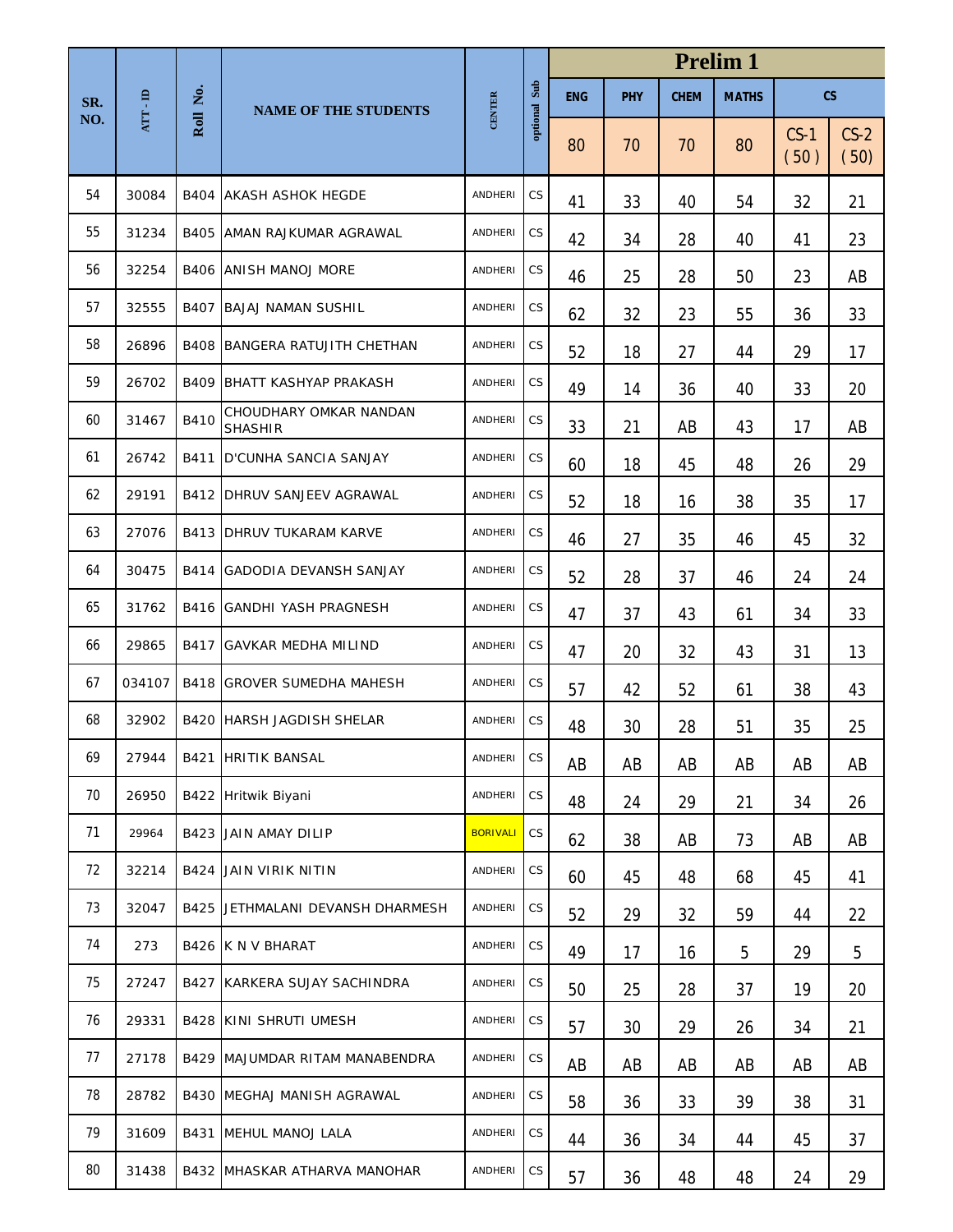|                |          |             |                                    |                 |                        |            | <b>Prelim 1</b> |             |              |                |                          |  |  |
|----------------|----------|-------------|------------------------------------|-----------------|------------------------|------------|-----------------|-------------|--------------|----------------|--------------------------|--|--|
| SR.            | ATT - ID | Ż.          | <b>NAME OF THE STUDENTS</b>        | <b>CENTER</b>   | optional Sub           | <b>ENG</b> | <b>PHY</b>      | <b>CHEM</b> | <b>MATHS</b> |                | $\mathsf{CS}\phantom{0}$ |  |  |
| NO.            |          | Roll        |                                    |                 |                        | 80         | 70              | 70          | 80           | $CS-1$<br>(50) | $CS-2$<br>(50)           |  |  |
| 81             | 30849    |             | <b>B433 MOKSHAK PARESH MODI</b>    | <b>ANDHERI</b>  | CS                     | 50         | 35              | 28          | 35           | 40             | 30                       |  |  |
| 82             | 29663    |             | <b>B434 MORE VAIBHAVI SUNIL</b>    | <b>ANDHERI</b>  | CS                     | 58         | 18              | 19          | 12           | 6              | AB                       |  |  |
| 83             | 33758    |             | <b>B435 PAWAR HARISH VISHWAJIT</b> | <b>ANDHERI</b>  | CS                     | 59         | 14              | 16          | 17           | 14             | $\overline{7}$           |  |  |
| 84             | 030030   |             | <b>B436 PIYUSH R S CHAUHAN</b>     | <b>ANDHERI</b>  | CS                     | 46         | 45              | 34          | 57           | 34             | AB                       |  |  |
| 85             | 33966    |             | <b>B438 SHAH BHAVYA NILESH</b>     | <b>ANDHERI</b>  | CS                     | 57         | 23              | 35          | 41           | 6              | AB                       |  |  |
| 86             | 27367    | B439        | <b>SHAH DHRUVAL SURESH</b>         | <b>ANDHERI</b>  | $\mathbb{C}\mathsf{S}$ | AB         | AB              | AB          | AB           | AB             | AB                       |  |  |
| 87             | 11767    | B440        | Shah Manav Nilesh                  | <b>ANDHERI</b>  | $\mathbb{C}\mathsf{S}$ | 55         | 39              | 35          | 62           | 42             | 25                       |  |  |
| 88             | 29178    | B441        | <b>SHAH MEET PARAG</b>             | <b>ANDHERI</b>  | CS                     | 53         | 44              | 48          | 70           | 36             | 42                       |  |  |
| 89             | 27363    |             | <b>B442 SHETTY RAHUL RAVI</b>      | <b>ANDHERI</b>  | $\mathbb{C}\mathsf{S}$ | 60         | 38              | AB          | AB           | 43             | 36                       |  |  |
| 90             | 28944    | B443        | Shloak Kopinesh Patil              | <b>ANDHERI</b>  | CS                     | AB         | 31              | AB          | 32           | AB             | AB                       |  |  |
| 91             | 026793   | B444        | Shrey Ketan Shah                   | <b>ANDHERI</b>  | CS                     | AB         | 34              | AB          | 35           | AB             | AB                       |  |  |
| 92             | 000276   | B445        | Shubham Deepak Suryavanshi         | <b>ANDHERI</b>  | CS                     | AB         | AB              | AB          | 41           | AB             | AB                       |  |  |
| 93             | 14671    | B446        | Utsav Shah                         | <b>ANDHERI</b>  | CS                     | 46         | 38              | 34          | 51           | 38             | 22                       |  |  |
| 94             | 27032    | B447        | <b>VARTAK CHINMAY RAJESH</b>       | <b>ANDHERI</b>  | $\mathbb{C}\mathsf{S}$ | 53         | 24              | 28          | 30           | 32             | 23                       |  |  |
| 95             | 032565   | <b>B804</b> | <b>HARSH MEHTA BHUPENDRA</b>       | <b>ANDHERI</b>  | <b>CS</b>              | AB         | AB              | AB          | AB           | $\overline{2}$ | AB                       |  |  |
| 96             | 028783   |             | <b>B810 VINAY VIJAY DEVADIGA</b>   | <b>ANDHERI</b>  | CS.                    | AB         | 56              | AB          | 71           | 37             | 39                       |  |  |
| 97             | 031959   |             | <b>B812 ANKIT NEERAJ TRIPATHI</b>  | <b>ANDHERI</b>  | CS                     | 48         | AB              | AB          | 34           | AB             | AB                       |  |  |
| 98             | 026703   |             | <b>B813 RICKSTON PINTO</b>         | <b>ANDHERI</b>  | CS                     | 44         | 14              | 16          | 54           | 34             | 13                       |  |  |
| 99             | 033213   |             | <b>B822 HEGDE HRIDAY SANJAY</b>    | <b>BORIVALI</b> | CS                     | 52         | 9               | 14          | 14           | 36             | 25                       |  |  |
| $\mathbf{1}$   | 035129   |             | B004 RONNIE RAMESH D'SOUZA         | <b>POWAI</b>    | CS                     | 51         | 14              | 13          | 23           | 23             | 16                       |  |  |
| $\overline{2}$ | 032803   |             | <b>BOO5 SIDDHANT JAVALGEKAR</b>    | <b>POWAI</b>    | CS                     | 47         | 12              | 44          | 27           | 31             | 26                       |  |  |
| 3              | 002195   |             | <b>BOO6 SMITH GONSALVES</b>        | <b>POWAI</b>    | CS                     | 40         | 11              | 13          | 14           | 19             | 10                       |  |  |
| $\overline{4}$ | 031155   | <b>B007</b> | YASH DESAI                         | <b>POWAI</b>    | CS                     | 54         | 16              | 14          | 29           | 40             | 22                       |  |  |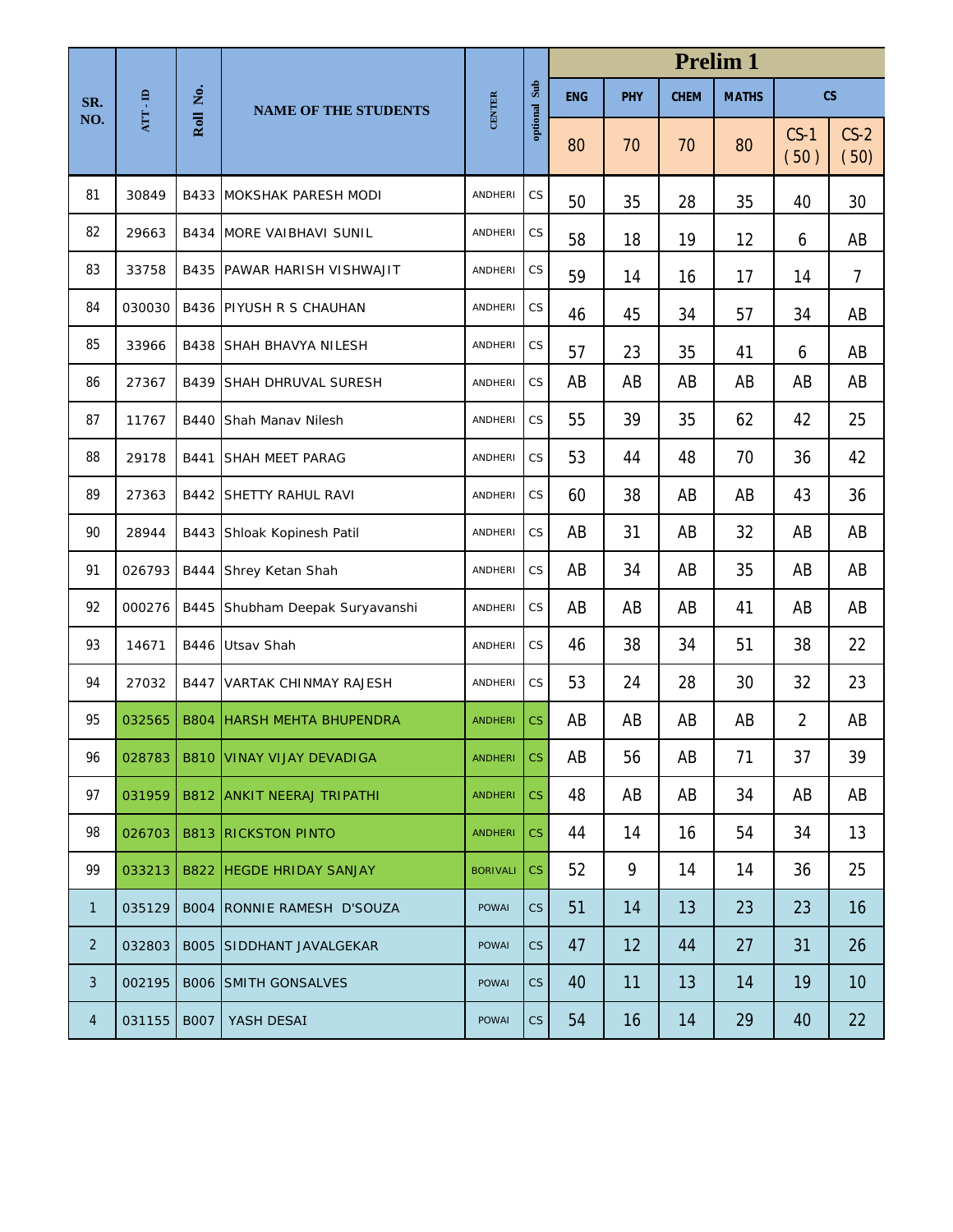## **CONSOLIDATED MARK SHEET Std. XII FOR YEAR 2016-17 PACE JUNIOR SCIENCE COLLEGE, BORIVALI**

|                |        |          |                                      |                 |           | <b>Prelim 1</b> |            |             |              |                |                |  |  |
|----------------|--------|----------|--------------------------------------|-----------------|-----------|-----------------|------------|-------------|--------------|----------------|----------------|--|--|
| <b>SR. NO.</b> | ATT-ID | Roll No. | <b>NAME OF THE STUDENTS</b>          | CENTRE          | Sub       | <b>ENG</b>      | <b>PHY</b> | <b>CHEM</b> | <b>MATHS</b> | <b>EM</b>      |                |  |  |
|                |        |          |                                      |                 | optional  | 80              | 70         | 70          | 80           | $EM-1$<br>(40) | $EM-2$<br>(40) |  |  |
| 1              | 026691 |          | <b>B201 ABHIJEET MANOJ VARMA</b>     | <b>BORIVALI</b> | EM        | 50              | 30         | 61          | 18           | 25             | 21             |  |  |
| 2              | 34063  |          | B202 Aditi Shriprakash Joshi         | <b>BORIVALI</b> | EM        | 62              | 44         | 21          | 53           | 27             | 28             |  |  |
| 3              | 029617 |          | <b>B203 ADITYA GAJANAN GANDHI</b>    | <b>BORIVALI</b> | EM        | 58              | 21         | 23          | 19           | 29             | 22             |  |  |
| 4              | 29216  |          | B204 AMAN PRAVEEN PAHURKAR           | <b>BORIVALI</b> | EM        | 56              | 42         | 36          | 57           | 35             | 32             |  |  |
| 5              | 26996  |          | <b>B205 ANSHUL SINGH KOSHYARI</b>    | <b>BORIVALI</b> | EM        | 54              | 43         | 31          | 69           | 29             | 19             |  |  |
| 6              | 29415  |          | <b>B206 ARAIKAR CHINMAY RAJESH</b>   | <b>BORIVALI</b> | EM        | 37              | 22         | 19          | 21           | 24             | 6              |  |  |
| 7              | 34466  |          | B207 ARMAAN R. KALIA                 | <b>BORIVALI</b> | EM        | 44              | 31         | 24          | 34           | 35             | 12             |  |  |
| 8              | 032322 |          | <b>B208 ASHUTOSH ANILKUMAR DUBEY</b> | <b>BORIVALI</b> | <b>EM</b> | 41              | 27         | 33          | 51           | 29             | 5              |  |  |
| 9              | 31247  |          | <b>B209 BHAKTI YOGESH SHARMA</b>     | <b>BORIVALI</b> | EM        | 59              | 35         | 39          | 65           | 39             | 40             |  |  |
| 10             | 24318  |          | B210 Bhangale Loukik Pramod          | <b>BORIVALI</b> | EM        | AB              | AB         | AB          | AB           | AB             | AB             |  |  |
| 11             | 278245 |          | <b>B211 BHOLE RITIKA VIJAY</b>       | <b>BORIVALI</b> | EM        | 65              | 31         | 38          | 58           | 35             | 36             |  |  |
| 12             | 27074  |          | B212 DALI HARSHAL VIJAY              | <b>ANDHERI</b>  | EM        | 50              | 23         | 22          | 24           | 16             | 35             |  |  |
| 13             | 32188  |          | B213 Desai Krish Chetan              | <b>BORIVALI</b> | EM        | 48              | 25         | 16          | 17           | 38             | 17             |  |  |
| 14             | 032421 |          | B214 DEVASHISH SINGH GOPAL PALYAL    | <b>BORIVALI</b> | EM        | 43              | 19         | 23          | AB           | 20             | 19             |  |  |
| 15             | 27797  |          | <b>B215 DHERE OJAS BABA</b>          | <b>ANDHERI</b>  | EM        | AB              | AB         | AB          | AB           | 10             | AB             |  |  |
| 16             | 32211  |          | <b>B216 DIAS ALVIS ALBERT</b>        | <b>BORIVALI</b> | EM        | 40              | 39         | 16          | 34           | 29             | 14             |  |  |
| 17             | 32178  | B217     | <b>DOSHI NRUTYA NIRAJ</b>            | <b>BORIVALI</b> | EM        | 62              | 27         | 25          | 70           | 24             | 16             |  |  |
| 18             | 26805  |          | <b>B218 FERNANDES AARON MARIO</b>    | <b>BORIVALI</b> | EM        | 68              | 50         | 39          | 65           | 39             | 38             |  |  |
| 19             | 33468  |          | <b>B219 FERNANDES LANCE VINCENT</b>  | <b>BORIVALI</b> | EM        | 54              | 52         | 41          | 65           | 35             | 33             |  |  |
| 20             |        |          | 031296   B220   HARSH RAJESH JADHAV  | <b>BORIVALI</b> | EM        | 55              | 46         | 47          | 47           | 36             | 22             |  |  |
| 21             | 31253  |          | <b>B221 HARSH SHANKAR BENAHALKAR</b> | <b>BORIVALI</b> | EM        | 54              | 47         | 27          | 60           | 36             | 26             |  |  |
| 22             | 028781 |          | B222 HRISHIKESH YOGESH BHALERAO      | <b>BORIVALI</b> | EM        | 51              | 27         | 29          | 35           | 29             | 16             |  |  |
| 23             | 33335  |          | <b>B223 IINGALE PRATHAMESH SOPAN</b> | <b>BORIVALI</b> | EM        | 63              | 37         | 36          | 39           | 23             | 22             |  |  |
| 24             | 26808  |          | <b>B224 JOSHI ANIKET YOGENDRA</b>    | <b>BORIVALI</b> | EM        | 61              | 32         | 33          | 53           | 27             | 22             |  |  |
| 25             | 32185  |          | B225 JOSHI RAJAS MAHESH              | <b>BORIVALI</b> | EM        | 54              | 38         | 36          | 47           | 34             | 23             |  |  |
| 26             | 31440  |          | B226 KAIVALYA CHITRE                 | <b>BORIVALI</b> | EM        | 51              | 50         | 39          | 63           | 31             | 24             |  |  |
| 27             | 032595 |          | <b>B227 KHUSHAL DEVANG SHAH</b>      | <b>BORIVALI</b> | EM        | 50              | 11         | 17          | 9            | 23             | 13             |  |  |
| 28             | 27070  |          | B228 KUMTAKAR RIDDHESH NITIN         | BORIVALI        | EM        | 54              | 35         | 18          | 58           | 22             | AB             |  |  |
| 29             | 27941  |          | <b>B229 LOHIT HARISH SHETTY</b>      | <b>BORIVALI</b> | EM        | 44              | 36         | 26          | 28           | 22             | 21             |  |  |
| 30             | 026691 |          | <b>B230 MASTER SMIT SHAILESH</b>     | <b>BORIVALI</b> | EM        | 54              | 34         | 30          | 45           | 26             | 25             |  |  |
| 31             | 029845 |          | <b>B231 MOHANTY PRANAV PRABIN</b>    | <b>BORIVALI</b> | EM        | AB              | AB         | AB          | AB           | AB             | AB             |  |  |
| 32             | 18588  |          | B232 MOHITE SHANTANU TUKARAM         | <b>BORIVALI</b> | EM        | 58              | 30         | 32          | 46           | 35             | 22             |  |  |
| 33             | 21342  |          | <b>B233 NAIR RISHI SAJIT</b>         | BORIVALI        | EM        | AB              | AB         | AB          | AB           | AB             | AB             |  |  |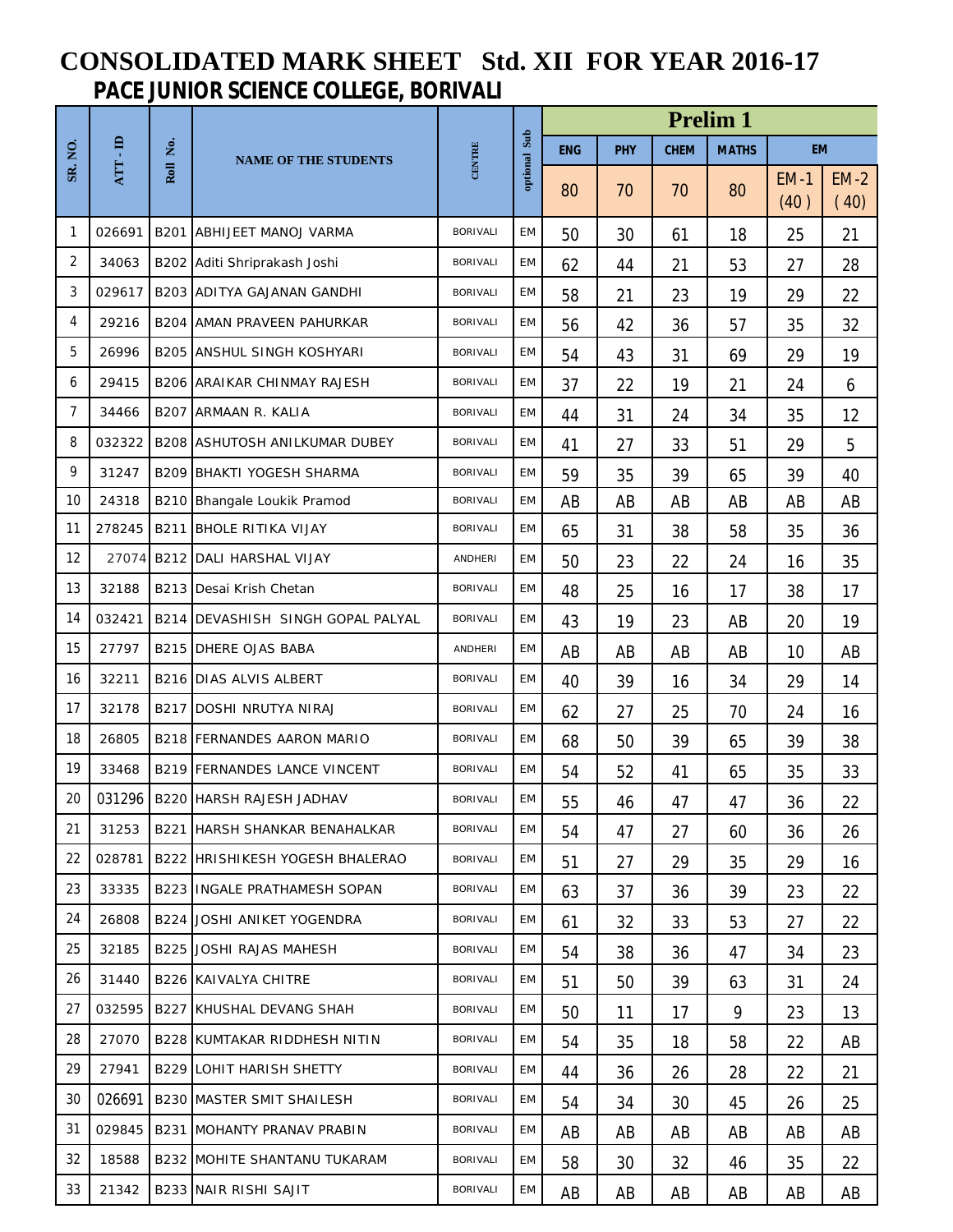|         |        |          |                                          |                 |          | <b>Prelim 1</b> |     |                |              |                |                |
|---------|--------|----------|------------------------------------------|-----------------|----------|-----------------|-----|----------------|--------------|----------------|----------------|
| SR. NO. | e.     | Roll No. | <b>NAME OF THE STUDENTS</b>              | CENTRE          | Sub      | <b>ENG</b>      | PHY | <b>CHEM</b>    | <b>MATHS</b> | <b>EM</b>      |                |
|         | ATT    |          |                                          |                 | optional | 80              | 70  | 70             | 80           | $EM-1$<br>(40) | $EM-2$<br>(40) |
| 34      | 24315  |          | B234 Naishadh Agam Vora                  | <b>BORIVALI</b> | EM       | 57              | AB  | AB             | 55           | AB             | AB             |
| 35      | 31213  |          | <b>B235 NAMAN SHARMA</b>                 | <b>BORIVALI</b> | EM       | 55              | 21  | 20             | 25           | 34             | 31             |
| 36      | 29520  |          | <b>B236 NEEL SANJAY DOSHI</b>            | <b>BORIVALI</b> | EM       | 55              | 15  | 26             | 32           | 15             | 10             |
| 37      | 026979 |          | <b>B237 NEHA NITIN KOPPIKAR</b>          | <b>BORIVALI</b> | EM       | 56              | 12  | 12             | 43           | 16             | 9              |
| 38      | 26814  |          | <b>B238 NEIL KEVIN JHON</b>              | <b>BORIVALI</b> | EM       | 46              | 41  | 27             | 41           | 21             | 11             |
| 39      | 26991  |          | B239 NIKITA MURLIDHAR MAHAJAN            | <b>BORIVALI</b> | EM       | 49              | 27  | 53             | 53           | 34             | 36             |
| 40      | 032153 |          | <b>B240 NIYATI KIRAN PATEL</b>           | <b>BORIVALI</b> | EM       | 50              | 16  | 14             | 27           | 20             | 17             |
| 41      | 29457  |          | <b>B241 PARMAR CHARMI HEMANT</b>         | <b>BORIVALI</b> | EM       | 56              | 37  | 49             | 52           | 35             | 29             |
| 42      | 31097  |          | <b>B242 PATEL JATIN MAHENDRA</b>         | <b>BORIVALI</b> | EM       | 42              | 27  | 25             | 17           | 35             | 17             |
| 43      | 26698  |          | <b>B243 PATIL JUGAL SUNIL</b>            | <b>BORIVALI</b> | EM       | 51              | 38  | 35             | 57           | 35             | 19             |
| 44      | 31707  |          | B244 PRABHUDABHOLKAR NEEL DEEPAK         | <b>BORIVALI</b> | EM       | 40              | 15  | 27             | 23           | 37             | 28             |
| 45      | 2077   |          | B245 Prakhar Sah                         | <b>BORIVALI</b> | EM       | 36              | 25  | 24             | 23           | 27             | 11             |
| 46      | 031305 |          | <b>B246 PRANAV KIRIT RATHOD</b>          | <b>BORIVALI</b> | EM       | 47              | 23  | 27             | 17           | 29             | 15             |
| 47      | 13440  | B247     | <b>PRATYUSH JHA</b>                      | <b>BORIVALI</b> | EM       | 53              | 18  | AB             | 29           | 19             | AB             |
| 48      | 21226  |          | <b>B248 PUROHIT HRIDAY ANUP</b>          | <b>BORIVALI</b> | EM       | 46              | 13  | 24             | 19           | 21             | 12             |
| 49      | 032183 |          | B249 RAHUL SANJEEV CHAUHAN               | <b>BORIVALI</b> | EM       | 51              | 49  | 29             | 58           | 26             | 25             |
| 50      | 032356 |          | <b>B250 RAPOSE REUBEN ANTHONY ANDREW</b> | <b>BORIVALI</b> | EM       | 55              | 8   | $\overline{7}$ | 15           | 23             | 11             |
| 51      | 032035 | B251     | <b>ROSHAN RAVI</b>                       | <b>BORIVALI</b> | EM       | 43              | 5   | 14             | 13           | 12             | 17             |
| 52      | 31050  |          | B252 SAGATHIYA MANASVI BIPIN             | <b>BORIVALI</b> | EM       | 55              | 29  | 30             | 38           | 30             | 21             |
| 53      | 2776   |          | B253 SALVI SIDDHARTH SANJAY              | BORIVALI        | EM       | 52              | 46  | 31             | 65           | 26             | 15             |
| 54      | 29693  |          | B254 Sanjana Asok Hajra                  | <b>BORIVALI</b> | EM       | 51              | 27  | 23             | 15           | 23             | 14             |
| 55      | 33634  |          | B255 SATAM JANHAVI VILAS                 | <b>BORIVALI</b> | EM       | 51              | 10  | 20             | 22           | 24             | 15             |
| 56      | 29730  |          | B256 SAWANT KEDAR PRABHAKAR              | <b>BORIVALI</b> | EM       | 47              | 18  | 6              | 11           | 16             | 13             |
| 57      | 31049  | B257     | SHAH RIDDHI KETAN                        | <b>BORIVALI</b> | EM       | 49              | 51  | 37             | 69           | 35             | 25             |
| 58      | 28728  |          | B258 Shamik Ajay Pendse                  | <b>BORIVALI</b> | EM       | 55              | 14  | 15             | 13           | 32             | 21             |
| 59      | 32958  |          | B259 SHETH SMIT NARESH                   | ANDHERI         | EM       | 50              | 13  | 25             | 17           | 10             | 5              |
| 60      | 33687  |          | B260 SHINDE APURVA SHRIMANT              | <b>BORIVALI</b> | EM       | 62              | 26  | 33             | 38           | 36             | 32             |
| 61      | 32588  | B261     | SHRAVANTI PRASHANT BOBADE                | <b>BORIVALI</b> | EM       | 49              | 25  | 28             | 38           | 36             | 18             |
| 62      | 033633 |          | B262 SHREY JAIN                          | <b>BORIVALI</b> | EM       | 35              | 15  | 15             | 18           | 6              | 13             |
| 63      | 031620 |          | B263 SHREYA VINEET SAXENA                | <b>BORIVALI</b> | EM       | 57              | 48  | 37             | 62           | 30             | 24             |
| 64      | 31017  |          | B264 Shruti Santosh Rampure              | <b>BORIVALI</b> | EM       | 54              | 46  | 41             | 61           | 30             | 28             |
| 65      | 29619  |          | B265 Shubham Pradeep Thakur              | <b>BORIVALI</b> | EM       | 48              | 19  | 17             | 20           | 17             | 19             |
| 66      | 029344 |          | <b>B266 SMIT KETAN PATEL</b>             | <b>BORIVALI</b> | EM       | 48              | 25  | 16             | 39           | 29             | 17             |
| 67      | 26800  |          | B267 SNIGDHA RANJITH                     | <b>BORIVALI</b> | EM       | 64              | 42  | 35             | 59           | 29             | 18             |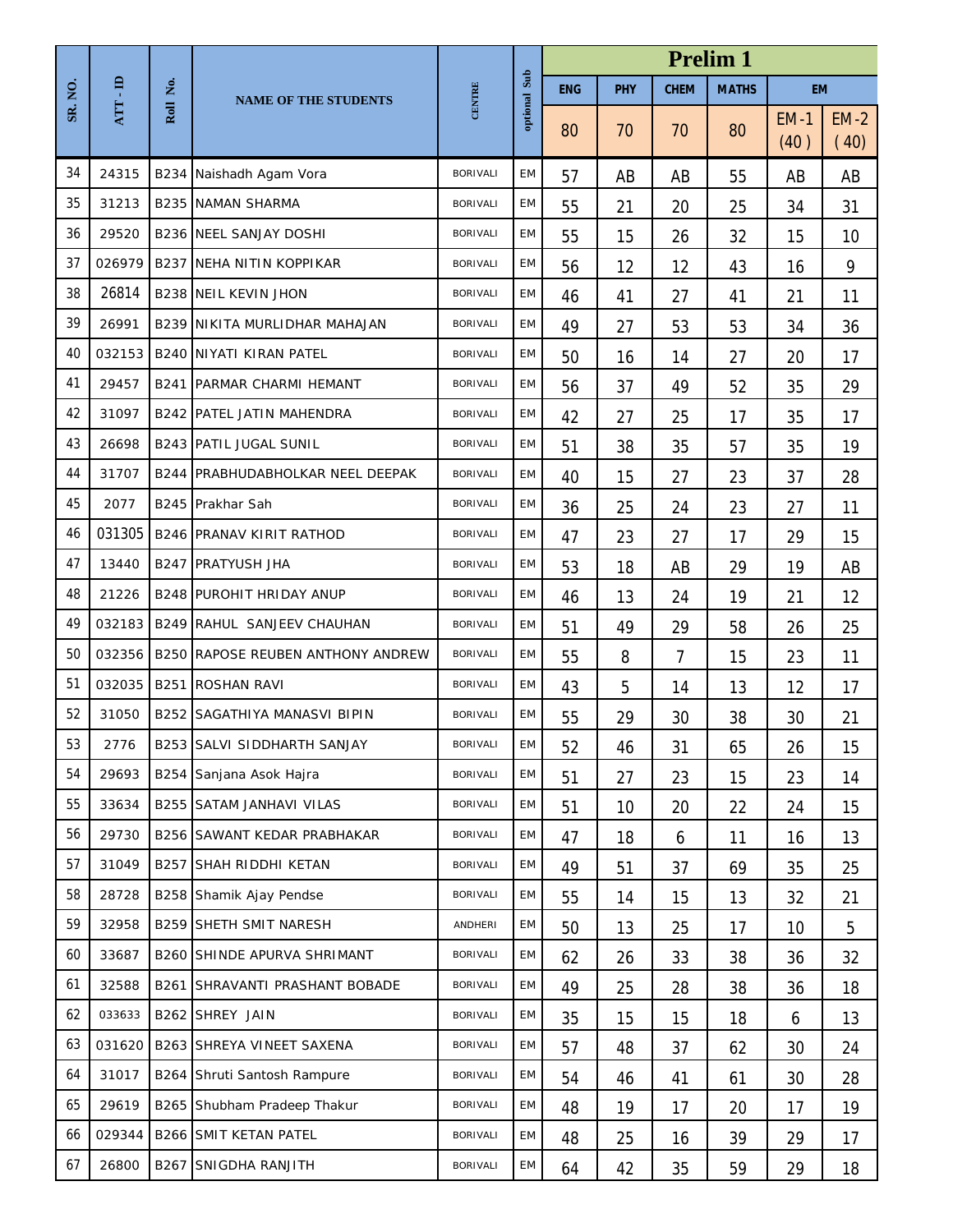|         |        |             |                                            |                 |           | <b>Prelim 1</b> |     |             |              |                |                |  |
|---------|--------|-------------|--------------------------------------------|-----------------|-----------|-----------------|-----|-------------|--------------|----------------|----------------|--|
| SR. NO. | e.     | Ż.          | <b>NAME OF THE STUDENTS</b>                | CENTRE          | Sub       | <b>ENG</b>      | PHY | <b>CHEM</b> | <b>MATHS</b> | <b>EM</b>      |                |  |
|         | ATT    | Roll        |                                            |                 | optional  | 80              | 70  | 70          | 80           | $EM-1$<br>(40) | $EM-2$<br>(40) |  |
| 68      | 33662  |             | <b>B268 SOLANKI ADITYA SHAILESH</b>        | <b>BORIVALI</b> | EM        | 49              | 47  | 29          | 34           | 26             | 17             |  |
| 69      | 033677 |             | <b>B269 SUDHANSHU KOTIWAR</b>              | <b>BORIVALI</b> | EM        | 45              | 19  | 8           | 28           | 29             | 18             |  |
| 70      | 22096  |             | B270 Suraj Sanjay Ingle                    | <b>BORIVALI</b> | EM        | 37              | 23  | 14          | 21           | 25             | 13             |  |
| 71      | 18001  | B271        | TALWAR NIDHI SHASHIKANT                    | <b>BORIVALI</b> | EM        | 62              | 34  | 33          | 69           | 32             | 20             |  |
| 72      | 034289 | B272        | UTKARSHA PRAMOD TORADMAL                   | <b>BORIVALI</b> | EM        | 60              | 48  | 40          | 69           | 36             | 33             |  |
| 73      | 002232 |             | <b>B273 UWAIZ H MANSURI</b>                | <b>BORIVALI</b> | <b>EM</b> | 38              | 19  | 19          | 34           | 18             | 13             |  |
| 74      | 31327  |             | <b>B274 VANDAN MAHESH SHAH</b>             | <b>BORIVALI</b> | EM        | 47              | 37  | 25          | 24           | 22             | 15             |  |
| 75      | 26903  | B275        | Ved Raj Vartak                             | <b>BORIVALI</b> | EM        | 50              | AB  | 5           | 30           | 25             | 9              |  |
| 76      | 25274  | B277        | VYAS HRIDAYE SANDEEP                       | <b>BORIVALI</b> | EM        | 50              | 33  | 15          | 46           | 12             | 13             |  |
| 77      | 33942  |             | <b>B502 AAYUSH VIPUL BIRLA</b>             | ANDHERI         | EM        | 49              | 21  | 28          | 36           | AB             | AB             |  |
| 78      | 31285  |             | B503 adarsh shree shresth                  | ANDHERI         | EM        | 55              | 49  | 48          | 66           | 32             | 24             |  |
| 79      | 29166  |             | B504 Aditya Ashesh Kumar                   | ANDHERI         | EM        | 47              | 25  | 31          | 26           | 14             | 3              |  |
| 80      | 26981  |             | <b>B505 ADITYA PRAKASH PATEL</b>           | <b>ANDHERI</b>  | EM        | 50              | 16  | AB          | 27           | 28             | AB             |  |
| 81      | 27996  | <b>B506</b> | AKANKSHA NARENDRA KUMAR<br><b>SINGH</b>    | <b>ANDHERI</b>  | EM        | AB              | AB  | 22          | AB           | AB             | AB             |  |
| 82      | 26921  |             | B507 ANANYA AJIT SINGH                     | ANDHERI         | EM        | 48              | 12  | AB          | 19           | 23             | AB             |  |
| 83      | 33512  |             | <b>B508 ANIRUDH SACHIDANANDAN MENON</b>    | <b>ANDHERI</b>  | EM        | 46              | 28  | 28          | 28           | 22             | 14             |  |
| 84      | 33466  |             | B509 Anish Lodha                           | ANDHERI         | EM        | 29              | 16  | 22          | 8            | 12             | 6              |  |
| 85      | 26904  |             | <b>B510 ARYA BHAVIK TRIVEDI</b>            | <b>ANDHERI</b>  | EM        | AB              | 14  | AB          | AB           | 11             | AB             |  |
| 86      | 27089  |             | <b>B511 ASHUTOSH GIRISH SINGH</b>          | ANDHERI         | EM        | 50              | AB  | AB          | AB           | AB             | AB             |  |
| 87      | 27055  |             | <b>B512 BANE RAHUL CHANDRASHEKHAR</b>      | ANDHERI         | EM        | AB              | 31  | AB          | 37           | 20             | AB             |  |
| 88      | 19038  |             | B513 BHARGAVA KUSHAGRA JAYESH              | ANDHERI         | EM        | 65              | 41  | 50          | 59           | 26             | 20             |  |
| 89      | 27167  | B514        | <b>BHAVYA AMIT SHAH</b>                    | ANDHERI         | EM        | 43              | 30  | 32          | 41           | 16             | 12             |  |
| 90      | 31502  |             | <b>B515 BLADEN CHARLES MARTIN</b>          | ANDHERI         | EM        | 38              | 20  | 35          | 22           | 19             | 15             |  |
| 91      | 30039  |             | <b>B516 CHAINIKA SHAH</b>                  | ANDHERI         | <b>EM</b> | 58              | 40  | AB          | 59           | 26             | 22             |  |
| 92      | 18430  |             | <b>B517 CHALKE MANDAR HARISHCHANDRA</b>    | ANDHERI         | EM        | 51              | 36  | 34          | 52           | 26             | AB             |  |
| 93      | 31062  | <b>B518</b> | CHAROLIYA MOHAMMED HASAN<br><b>SULEMAN</b> | ANDHERI         | EM        | AB              | AB  | AB          | AB           | AB             | AB             |  |
| 94      | 31551  | B519        | CHINMAY ULHAS GAWDE                        | ANDHERI         | EM        | 52              | 27  | AB          | 29           | 26             | AB             |  |
| 95      | 26971  |             | <b>B520 DAVE RUTVIJ MAYANK</b>             | ANDHERI         | EM        | 36              | 19  | 22          | 23           | 21             | 6              |  |
| 96      | 29186  | B521        | <b>DESAI AMAR KETAN</b>                    | ANDHERI         | EM        | 61              | 32  | 32          | 51           | 27             | 16             |  |
| 97      | 31189  | B522        | devansh agarwal                            | ANDHERI         | EM        | 48              | 43  | 41          | 56           | 26             | AB             |  |
| 98      | 33964  | B523        | Dhairya Chetan Shah                        | ANDHERI         | EM        | 56              | 24  | 37          | 66           | 23             | 15             |  |
| 99      | 29381  | B524        | Dhruv Parag Kadakia                        | ANDHERI         | EM        | 58              | 42  | 48          | 42           | 26             | 9              |  |
| 100     | 29333  |             | <b>B525 DHRUVAJIT GHOSH</b>                | ANDHERI         | EM        | 56              | 25  | 31          | 40           | 28             | AB             |  |
| 101     | 30406  |             | B526 DNYANMOTHE SHUBHAM VILAS              | ANDHERI         | EM        | 46              | 16  | 19          | 21           | 16             | 17             |  |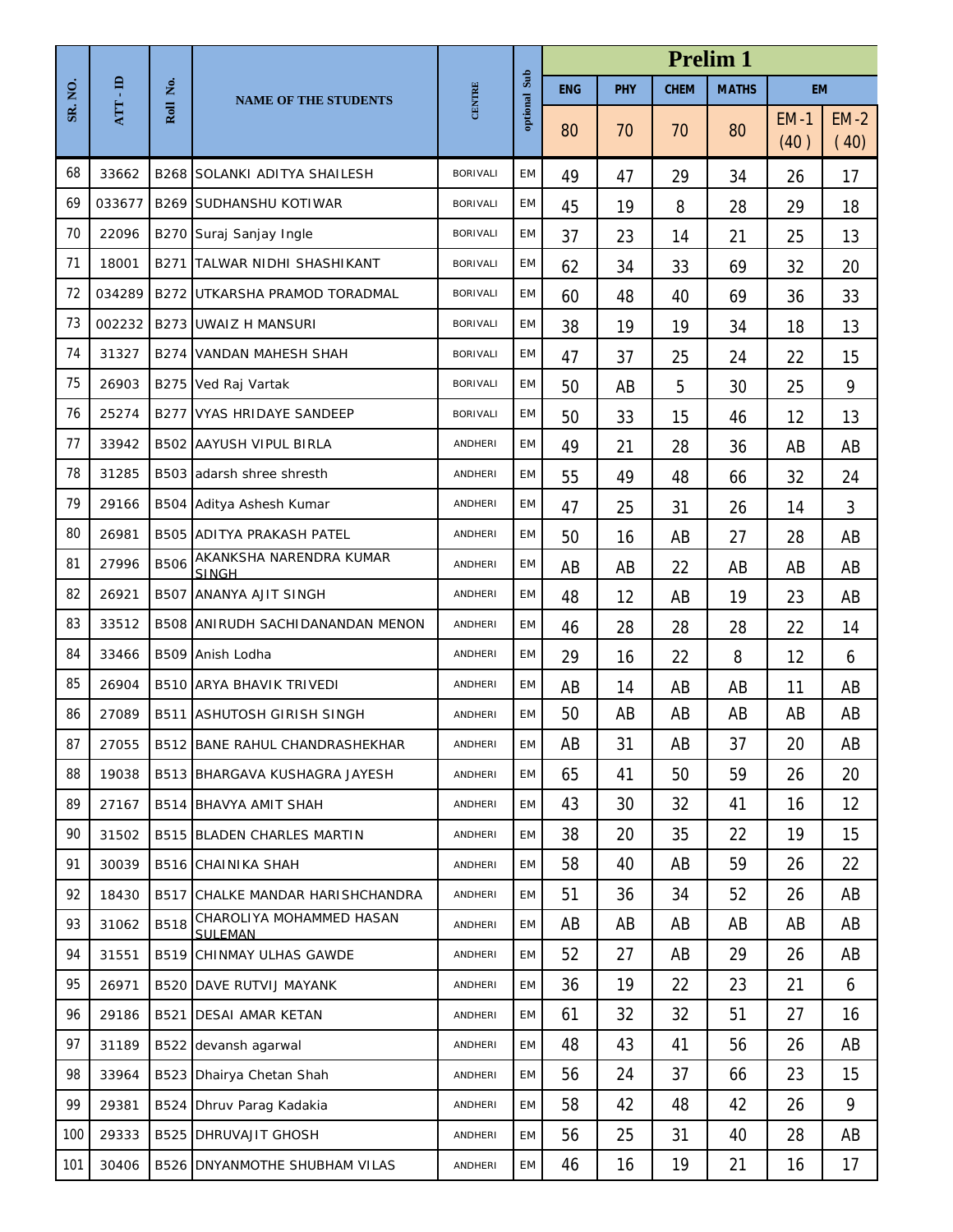|         |        |      |                                         |                | <b>Prelim 1</b> |            |            |             |              |                |                |
|---------|--------|------|-----------------------------------------|----------------|-----------------|------------|------------|-------------|--------------|----------------|----------------|
| SR. NO. | e.     | Ż.   | <b>NAME OF THE STUDENTS</b>             | CENTRE         | Sub             | <b>ENG</b> | <b>PHY</b> | <b>CHEM</b> | <b>MATHS</b> | <b>EM</b>      |                |
|         | ATT    | Roll |                                         |                | optional        | 80         | 70         | 70          | 80           | $EM-1$<br>(40) | $EM-2$<br>(40) |
| 102     | 26760  | B527 | <b>DSA REMSTON FELIX RONALD</b>         | ANDHERI        | EM              | 60         | 37         | 47          | 57           | 25             | 16             |
| 103     | 29030  |      | <b>B528 DUBEY SARVESH SABHASHANKAR</b>  | ANDHERI        | EM              | 59         | 53         | 57          | 69           | 29             | 20             |
| 104     | 28670  |      | <b>B529 FENIL BHARAT MADLANI</b>        | ANDHERI        | <b>EM</b>       | 44         | 28         | 28          | 37           | 13             | 14             |
| 105     | 26647  |      | <b>B530 GANESH GOPI THIMMANKATTI</b>    | ANDHERI        | EM              | 50         | 17         | 30          | 56           | 22             | 8              |
| 106     | 32613  |      | <b>B532 GAWDE SARAH RAMESH</b>          | ANDHERI        | EM              | 52         | 43         | AB          | 55           | 28             | AB             |
| 107     | 27033  |      | B533 Girish Kulkarni                    | ANDHERI        | <b>EM</b>       | 37         | 33         | 18          | 30           | 17             | AB             |
| 108     | 29671  |      | <b>B534 GUHAGARKAR NEERAJ SHARAD</b>    | ANDHERI        | EM              | 53         | 25         | 34          | 33           | 24             | 10             |
| 109     | 26863  |      | <b>B535 GUNJAN KISHAN SURIYA</b>        | ANDHERI        | <b>EM</b>       | 58         | 35         | 41          | 60           | 33             | 12             |
| 110     | 29645  |      | <b>B536 HARSH SRIVASTAVA</b>            | <b>ANDHERI</b> | EM              | 54         | 22         | 38          | 46           | AB             | AB             |
| 111     | 32044  |      | B537 HIMANSHU SHRAWAN AGARWAL           | ANDHERI        | EM              | 44         | 28         | AB          | 45           | 19             | AB             |
| 112     | 032296 |      | <b>B538 JJAIN MANAV SURENDAR</b>        | ANDHERI        | EM              | 53         | 46         | 45          | 47           | 26             | 29             |
| 113     | 33444  |      | B539 Janhavi Santosh Bhosale            | ANDHERI        | EM              | 47         | 14         | 25          | 20           | 17             | 9              |
| 114     | 31736  |      | <b>B540 JAY BHARAT NAYANI</b>           | ANDHERI        | EM              | 47         | 23         | 48          | 21           | 13             | 14             |
| 115     | 33699  | B541 | JOSHI HITAISHI VIJAY                    | <b>ANDHERI</b> | <b>EM</b>       | 60         | 33         | 36          | 36           | 27             | 14             |
| 116     | 27111  |      | <b>B542 JOY KAUSHIK SANGHAVI</b>        | ANDHERI        | EM              |            | 68         | 53          | 79           | 37             | 32             |
| 117     | 33527  |      | <b>B543 KADAV PARTH SHEKHAR</b>         | ANDHERI        | <b>EM</b>       | 60         | 35         | 42          | AB           | 21             | 31             |
| 118     | 18720  |      | <b>B544 KAOSHIK RONAK NITIN</b>         | ANDHERI        | EM              | 57         | 53         | AB          | AB           | AB             | AB             |
| 119     | 27210  |      | <b>B546 KOTAK MEET NITIN</b>            | ANDHERI        | EM              | 60         | 31         | 29          | 31           | 20             | 17             |
| 120     | 33988  |      | <b>B547 KOTHARI HARDIK DARSHAK</b>      | ANDHERI        | EM              | 53         | 49         | 38          | 68           | 19             | 13             |
| 121     | 29643  |      | <b>B548 KSHITIJ SUNIL MEHTA</b>         | ANDHERI        | EM              | 52         | 32         | 40          | 22           | 9              | 18             |
| 122     | 32179  |      | <b>B549 LAKHANI RAJ VIREN</b>           | ANDHERI        | EM              | 55         | 56         | 49          | 75           | 28             | AB             |
| 123     | 10803  |      | B550 MAHAJAN SALONI RAJENDRA            | ANDHERI        | EM              | 62         | AB         | AB          | 47           | 13             | AB             |
| 124     | 32758  |      | <b>B552 MANTRI SHANEY PUSHKAR KUMAR</b> | ANDHERI        | EM              | 48         | AB         | AB          | AB           | 18             | AB             |
| 125     | 26826  |      | <b>B553 MAUKTIK KULKARNI</b>            | ANDHERI        | EM              | 30         | 28         | 29          | 26           | 7              | $\overline{7}$ |
| 126     | 29393  |      | <b>B554 MEHTA DHRUV NILESH</b>          | ANDHERI        | EM              | 61         | 34         | 35          | 40           | 15             | AB             |
| 127     | 26728  |      | <b>B555 MEHTA HARSH NIKHIL</b>          | ANDHERI        | EM              | 52         | 28         | 31          | 30           | 16             | 17             |
| 128     | 34333  |      | <b>B556 MENAT PRAFUL ARVIND</b>         | ANDHERI        | EM              | 51         | 33         | 39          | 50           | 18             | 16             |
| 129     | 32129  |      | B557 Mohnish Kishore Nathani            | ANDHERI        | EM              | 49         | 21         | 15          | 23           | $\overline{7}$ | AB             |
| 130     | 26974  |      | <b>B558 MOHNISH MAGESH</b>              | ANDHERI        | EM              | 45         | 20         | 32          | 22           | 12             | AB             |
| 131     | 24217  |      | <b>B559 MULE CHIRAG MANDAR</b>          | ANDHERI        | <b>EM</b>       | 52         | 41         | 49          | 66           | 18             | 28             |
| 132     | 14232  |      | <b>B560 NABEEL ASIF KHAN</b>            | ANDHERI        | EM              | 53         | 31         | 35          | 35           | 29             | 26             |
| 133     | 26717  |      | <b>B561 NAIK RISHABH RAJESH</b>         | ANDHERI        | EM              | AB         | AB         | AB          | AB           | 19             | 12             |
| 134     | 29545  |      | <b>B562 NAITIK RAKESH ZAVERI</b>        | ANDHERI        | EM              | AB         | 23         | 32          | 31           | 10             | 10             |
| 135     | 32150  |      | <b>B563 NEERAJ MAGAN GANGANI</b>        | ANDHERI        | EM              | 45         | 15         | AB          | 18           | 11             | AB             |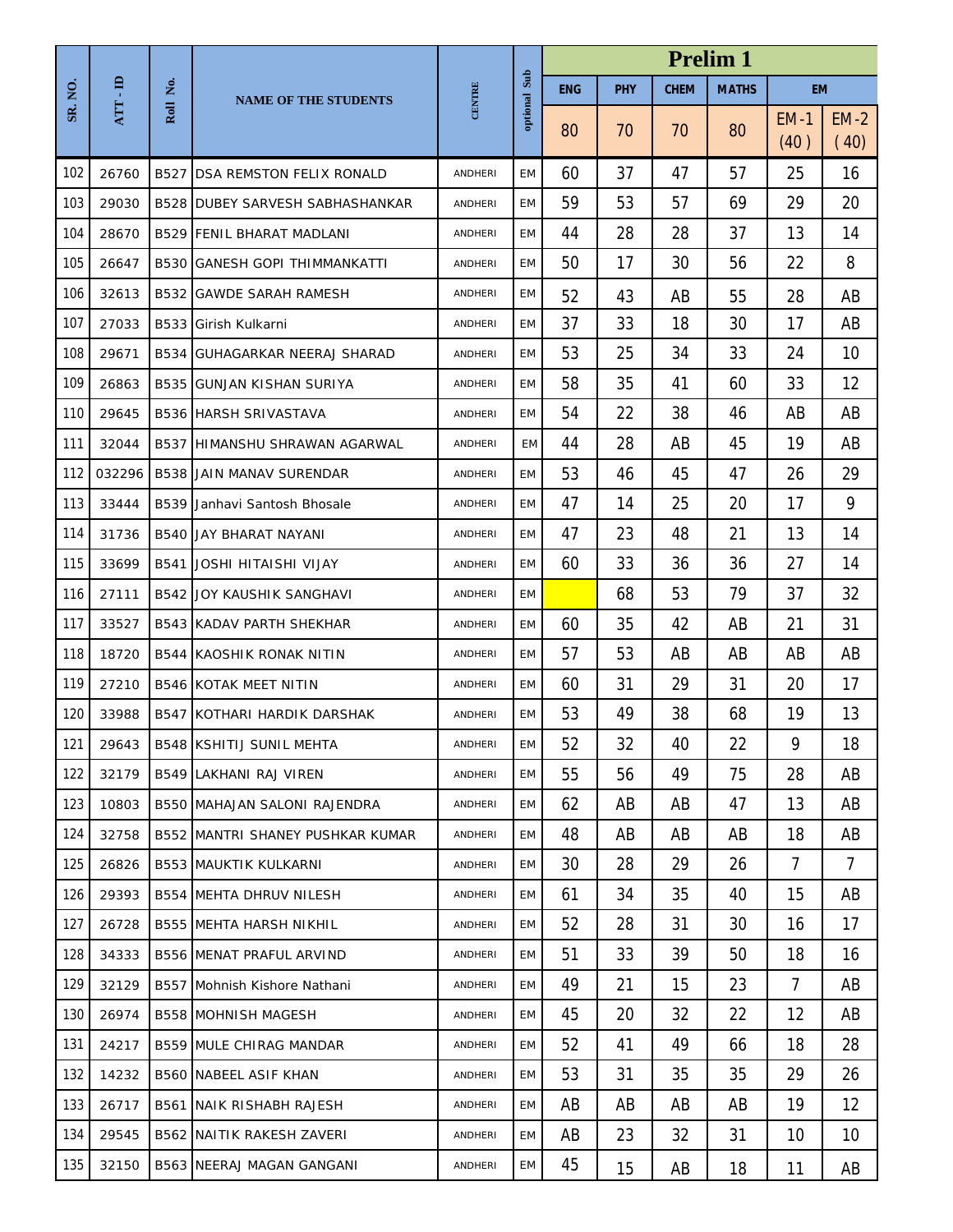|        |        |             |                                       |                |           | <b>Prelim 1</b> |            |             |              |                     |                |  |
|--------|--------|-------------|---------------------------------------|----------------|-----------|-----------------|------------|-------------|--------------|---------------------|----------------|--|
| SR.NO. | ATT-ID | Ż.          | <b>NAME OF THE STUDENTS</b>           | <b>CENTRE</b>  | Sub       | <b>ENG</b>      | <b>PHY</b> | <b>CHEM</b> | <b>MATHS</b> | <b>EM</b>           |                |  |
|        |        | Roll        |                                       |                | optional  | 80              | 70         | 70          | 80           | <b>EM-1</b><br>(40) | $EM-2$<br>(40) |  |
| 136    | 033429 |             | <b>B564 NIHAL PARIKSHIT NOTARIA</b>   | <b>ANDHERI</b> | EM        | 55              | 26         | 29          | 23           | 18                  | 16             |  |
| 137    | 30441  |             | <b>B565 NILAY KALPESH SHAH</b>        | ANDHERI        | EM        | 40              | 31         | 29          | 36           | 12                  | 18             |  |
| 138    | 32144  |             | <b>B566 NISHI AMISH MODI</b>          | <b>ANDHERI</b> | EM        | 58              | 35         | 52          | 47           | 29                  | 22             |  |
| 139    | 026729 | B567        | OMKAR VINAYAK GOVEKAR                 | ANDHERI        | EM        | 50              | 25         | 25          | 43           | 12                  | 13             |  |
| 140    | 027098 | <b>B568</b> | PANCHAL VINAYAK GAJENDRA              | <b>ANDHERI</b> | <b>EM</b> | 47              | 23         | 26          | 42           | 30                  | 17             |  |
| 141    | 32288  |             | <b>B569 PANDYA RAJ KAMLESH</b>        | ANDHERI        | <b>EM</b> | 56              | 25         | 34          | 51           | 22                  | 13             |  |
| 142    | 29377  |             | <b>B570 PARAKH BHAVESH SHAILENDRA</b> | ANDHERI        | EM        | AB              | AB         | AB          | AB           | AB                  | AB             |  |
| 143    | 33431  | B571        | Parth Anil Mistry                     | <b>ANDHERI</b> | EM        | 56              | 33         | 21          | 25           | 13                  | 12             |  |
| 144    | 27359  |             | <b>B572 PARTH SANDEEP KANSARA</b>     | <b>ANDHERI</b> | EM        | 45              | 23         | 33          | 48           | 18                  | 17             |  |
| 145    | 030813 |             | B573 Parthiv Dilip Gala               | ANDHERI        | EM        | 52              | 27         | AB          | 28           | 15                  | 12             |  |
| 146    | 22746  | B574        | <b>PRABHAKAR RAJESH</b>               | ANDHERI        | EM        | 54              | AB         | AB          | 54           | AB                  | AB             |  |
| 147    | 28099  | B575        | Prakroot Amit Shah                    | <b>ANDHERI</b> | EM        | 49              | 38         | 40          | 46           | 8                   | 20             |  |
| 148    | 29117  | <b>B577</b> | PRANJAL MAHAJAN                       | <b>ANDHERI</b> | EM        | 45              | 25         | 17          | 39           | 11                  | 1              |  |
| 149    | 30545  |             | <b>B578 PREET PRADIP BAXI</b>         | <b>ANDHERI</b> | EM        | 56              | 49         | 36          | 40           | 29                  | 13             |  |
| 150    | 27174  |             | <b>B580 PUTHUKATTIL RAHUL MAHESH</b>  | ANDHERI        | EM        | 47              | 42         | 41          | 48           | 24                  | 31             |  |
| 151    | 33682  | B581        | RAM ANOOP GORADIA                     | ANDHERI        | EM        | AB              | AB         | AB          | AB           | AB                  | AB             |  |
| 152    | 33360  | B582        | RANA KRISH DHARMESH                   | ANDHERI        | EM        | 44              | 31         | 34          | 46           | 17                  | 18             |  |
| 153    | 10602  | <b>B583</b> | RANGNEKAR SHANTANU NILESH             | ANDHERI        | EM        | 47              | 29         | 23          | 26           | 13                  | AB             |  |
| 154    | 32329  | <b>B584</b> | <b>Reet Akshat</b>                    | ANDHERI        | EM        | AB              | AB         | AB          | AB           | AB                  | AB             |  |
| 155    | 27114  |             | <b>B585 RISHIL SHETH</b>              | ANDHERI        | EM        | 58              | 26         | 29          | 24           | 14                  | 21             |  |
| 156    | 33973  |             | <b>B586 RIYA THAKKAR</b>              | ANDHERI        | EM        | AB              | AB         | AB          | AB           | AB                  | AB             |  |
| 157    | 28804  | <b>B587</b> | RODRIGUES SWEN STANEY                 | ANDHERI        | <b>EM</b> | 49              | 38         | 36          | 49           | 31                  | 35             |  |
| 158    | 33522  |             | B589 sarah yusuf hawa                 | ANDHERI        | EM        | 54              | 39         | 45          | 42           | AB                  | AB             |  |
| 159    | 29261  |             | <b>B590 SAYANTIKA PAUL</b>            | ANDHERI        | EM        | 56              | 34         | 33          | 55           | 25                  | 20             |  |
| 160    | 32080  |             | <b>B591 SHAH CHAITANYA MAYANK</b>     | ANDHERI        | EM        |                 | 36         | 25          | 47           | 20                  | AB             |  |
| 161    | 20215  |             | <b>B592 SHAH DHAIRYA CHETAN</b>       | ANDHERI        | EM        | 48              | 41         | 35          | 48           | 21                  | 19             |  |
| 162    | 27361  | B594        | <b>SHAH SMIT PRIYESH</b>              | ANDHERI        | EM        | 58              | 47         | 50          | 74           | 23                  | 21             |  |
| 163    | 33383  |             | B595 Shah Tanay Jatin                 | ANDHERI        | EM        | AB              | AB         | AB          | AB           | AB                  | AB             |  |
| 164    | 31410  |             | B596 SHARMA GAURAV PAWAN              | ANDHERI        | EM        | 42              | 21         | 19          | 20           | 12                  | AB             |  |
| 165    | 26806  |             | <b>B597 SHARMA SIDDHANT SATISH</b>    | ANDHERI        | EM        | 52              | 17         | 25          | 27           | 15                  | AB             |  |
| 166    | 29482  |             | <b>B598 SHARMA TANYA HEMANT</b>       | ANDHERI        | EM        | 67              | AB         | AB          | 43           | 12                  | 5              |  |
| 167    | 27656  |             | B599 Shashank                         | ANDHERI        | EM        | 42              | AB         | AB          | AB           | 15                  | AB             |  |
| 168    | 10857  |             | <b>B600 SHETE KOUSTUBH VIJAY</b>      | ANDHERI        | EM        | 49              | 35         | 40          | 39           | 18                  | 18             |  |
| 169    | 27754  | B601        | <b>SHETH MANASI TARAK</b>             | ANDHERI        | EM        | 62              | 27         | 23          | 36           | 27                  | 24             |  |